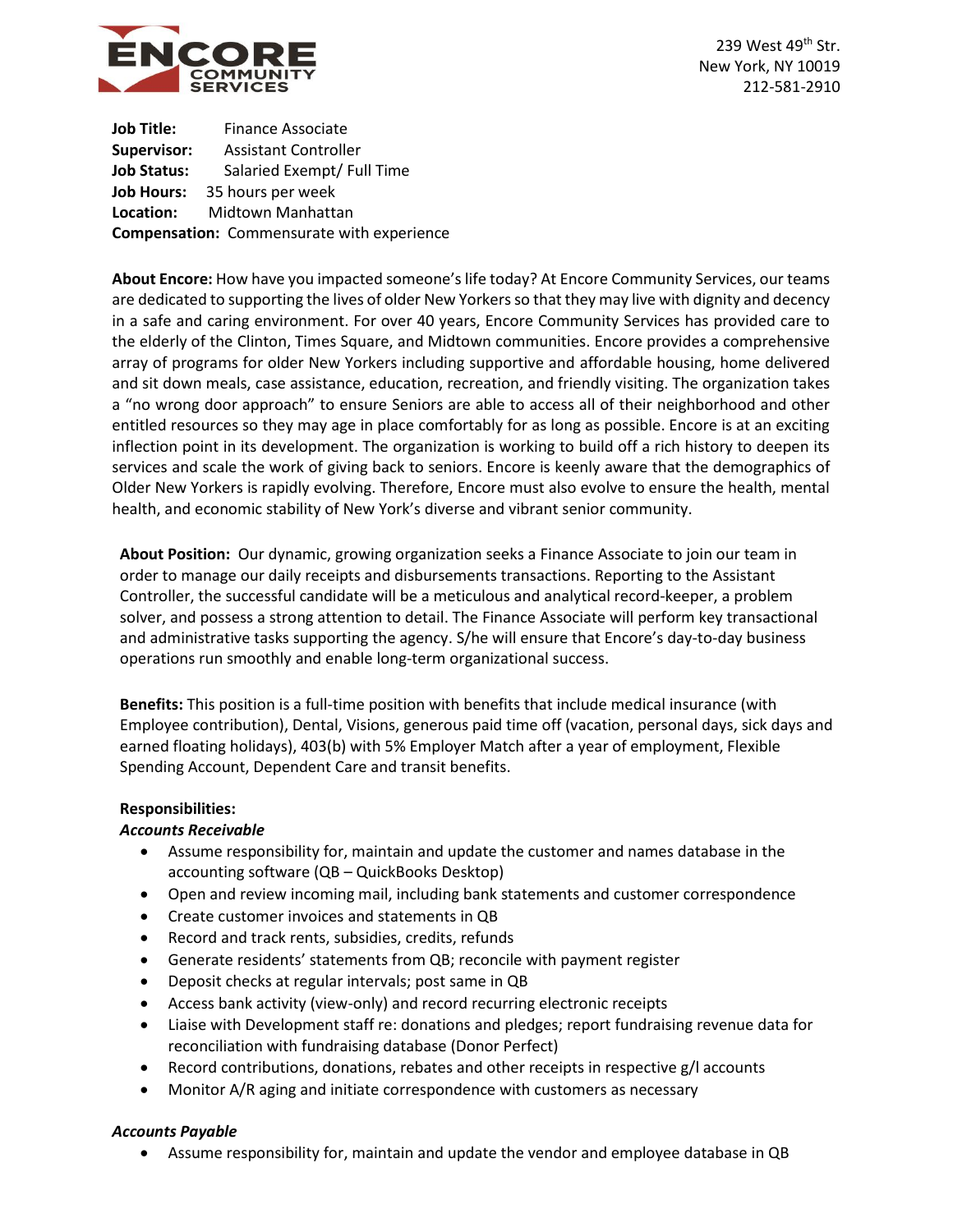- Review vendor and contractor bills for accuracy, completeness, approval(s); follow up as necessary
- Record bills and process checks/ACH payments via Encore's internal request protocol
- Mail payments and organize related paperwork for easy identification and retrieval
- Access bank activity (view-only) and record recurring electronic payments
- Monitor A/P aging and payment scheduling with respect to Encore's cash position
- Enter credit card charges, obtain related documentation from staff, reconcile to statement
- Create and record petty cash reimbursement payments in line with supporting documentation
- Liaise with HR Manager re: fringe benefits, invoice allocations, and employee listing/changes
- Distribute and report vendor 1099 forms annually

## *Escrow Accounting*

- Record tenant SSI receipts and expenses
- Prepare monthly managed-money activity statements
- Reconcile tenant escrow transactions and discrepancies

# *Filing and Other Support*

- Physically & electronically file and archive financial documents for ease of retrieval
- Support external audits government agencies, workers' comp., Encore annual
- Respond to inquiries from vendors and customers re: billing matters
- Assist Controller and Budget Manager during special projects or as needed

## **Qualifications:**

## **Required**

- 5-plus years bookkeeping experience
- Associate's degree in Accounting
- Demonstrated expertise with QuickBooks Desktop software *Applicants without prior QuickBooks experience will not be considered*
- Proficiency in MS Excel
- Good written, verbal and technological skills; ability to manage multiple projects simultaneously
- Strong interpersonal skills and ability to work as part of a team

# **Preferred**

- Nonprofit experience either government, nonprofit agency, private foundation, CPA firm
- Experience with third-party billing and receipts software platforms (e.g. Bill.com, Expensify)
- Knowledge of payroll concepts, terminology, processes and systems

**How to apply:** Email resume and cover letter **with salary requirements to** [jobs@encorenyc.org](mailto:jobs@encorenyc.org) In the subject line, please indicate "Finance Associate."

Due to the high volume of applicants, only qualified candidates will be contacted. No phone calls please.

**All new hires must be vaccinated against the COVID-19 virus, unless they have been granted a reasonable accommodation for religion or disability. If you are offered employment, this requirement must be met by your date of hire, unless a reasonable accommodation for exemption is received and approved by Encore Community Services.**

*Encore Community Services is an equal opportunity employer and does not discriminate on the basis of race, color, gender, socio-economic status, marital status, national or ethnic origin, age, religion or creed, disability, or political or sexual orientation. Reasonable accommodations may be*